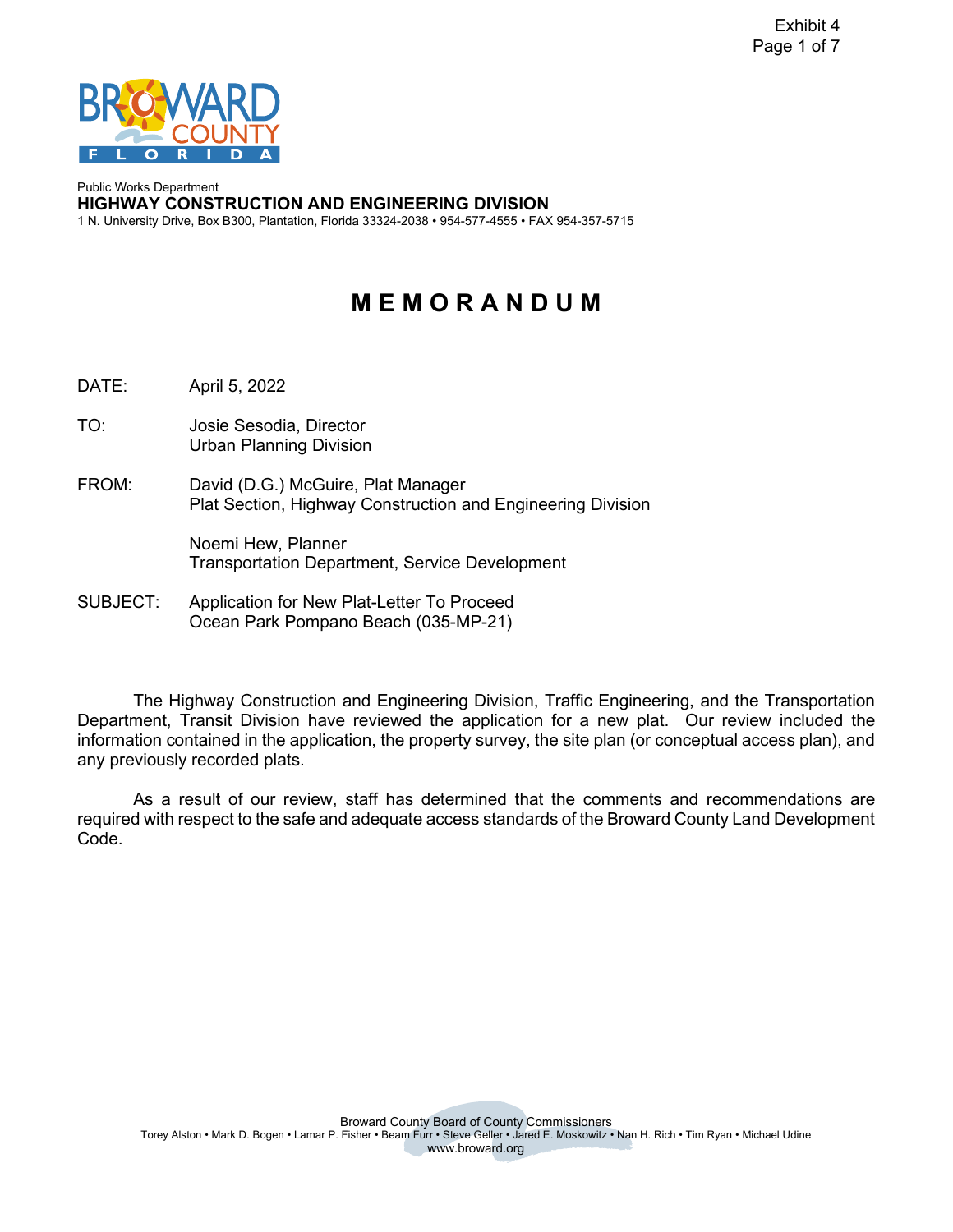#### STAFF COMMENT

#### RATIONAL NEXUS REVIEW

 1 This plat has been evaluated by staff for the relationship between the impact of the proposed development and the right-of-way dedications required by the Broward County Land Development Code. Staff has made a finding that the proposed development meets the threshold for rational nexus and this report includes right-of-way dedication requirements.

#### STAFF RECOMMENDATIONS

#### NON-VEHICULAR ACCESS LINE REQUIREMENTS

 It is the express intent of this non-vehicular access line to eliminate all proposed openings and existing driveways not specifically delineated in the following comments:

 2 Along the ultimate right-of-way for North Ocean Boulevard (A1A). Said non-access line will include a corner chord and extend along NE  $16<sup>th</sup>$  Street for a minimum of 50 feet beyond the corner chord.

RIGHT-OF-WAY REQUIREMENTS (Dedicate)

- 3 Between 10.8 and 10.2 feet of right-of-way to comply with the Broward County Trafficways Plan on North Ocean Boulevard (A1A), an 80-foot Collector.
- Boulevard (A1A) and NE 16<sup>th</sup> Street. 4 Right-of-way for a corner chord based on a 30-foot radius at the intersection of North Ocean

TRAFFICWAYS IMPROVEMENTS (Secure and Construct)

5 The removal of all existing driveways in locations not consistent with approved openings in the non-vehicular access line and the construction of curb, gutter, and sidewalk in these openings when necessary to complete the required improvement.

SIDEWALK REQUIREMENTS (Secure and Construct)

6 Along North Ocean Boulevard (A1A) and NE 16<sup>th</sup> Street adjacent to this plat.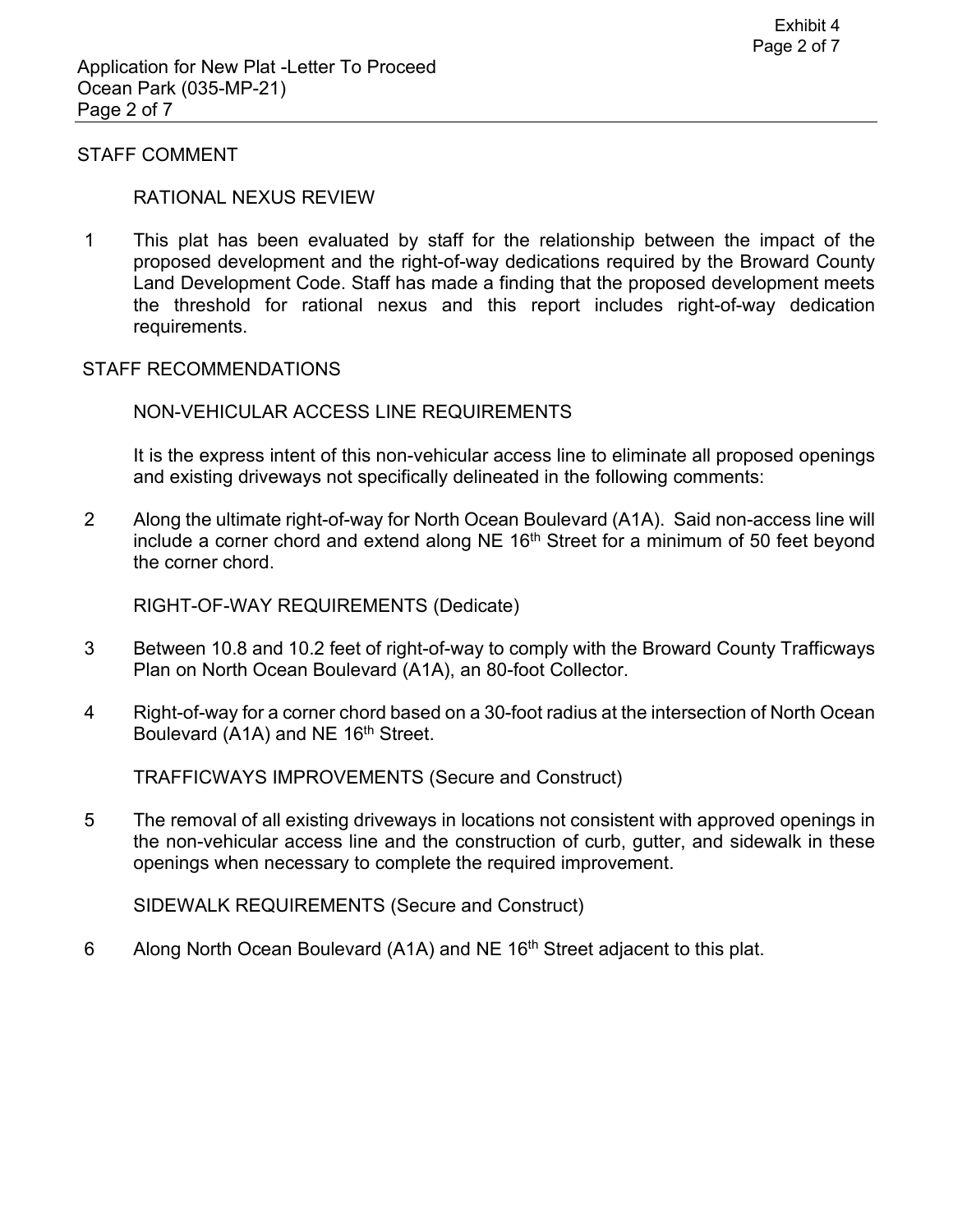COMMUNICATION CONDUIT/INTERCONNECT (Secure and Construct)

 that is damaged by construction of the required improvements. The security amount for determined by the Traffic Engineering Division. 7 The developer shall be responsible for replacement of communication conduit/interconnect communication conduit/interconnect along North Ocean Boulevard (A1A) shall be

PAVEMENT MARKINGS AND SIGNS (Secure and Construct)

 8 Construction of the required improvements shall include installation of signs and thermoplastic pavement markings. Pavement markings and signs shall be designed, fabricated, and installed in accordance with Traffic Engineering Division standards. The minimum-security amount for pavement markings and signs is \$1,000.

IMPROVEMENT AGREEMENT AND SECURITY REQUIREMENTS

 agreement for the required improvements. The owner of this plat shall enter into the recordation. The completion date for all required improvements listed as Exhibit "B" shall schedules must receive prior approval from the Highway Construction & Engineering Division. The use of a non-standard agreement will require independent approval by the 9 Section 5-184(d)(2) of the Broward County Land Development Code requires a recordable standard Installation of Required Improvements Agreement (BCF#450) and submit it to the Highway Construction and Engineering Division for review and approval prior to plat indicate completion prior to issuance of Certificates of Occupancy. Alternate phasing County Commission.

 commencement of construction. Security amounts shall be based upon the one of the The Installation of Required Improvements Agreement shall be secured by letter of credit, cash, lien, or other security acceptable to the County. Security instruments for all required improvements shall be submitted prior to NVAL Amendment Agreement recordation and/or following:

- a. Approved construction plans. When security is based on approved construction plans, the security will be calculated at one hundred (100%) percent of the cost of the improvements. Requirements for submitting construction plans are outlined below.
- of approved cost estimate forms is required. Payment of the applicable review b. Engineer's cost estimate. When security is based on an engineer's cost estimate, the security will be calculated at one hundred twenty-five (125%) percent of the cost of the improvements. Engineer's cost estimate(s) must be submitted for review by the Highway Construction and Engineering Division. Use fee is required pursuant to Chapter 38.8 of the Broward County Administrative Code.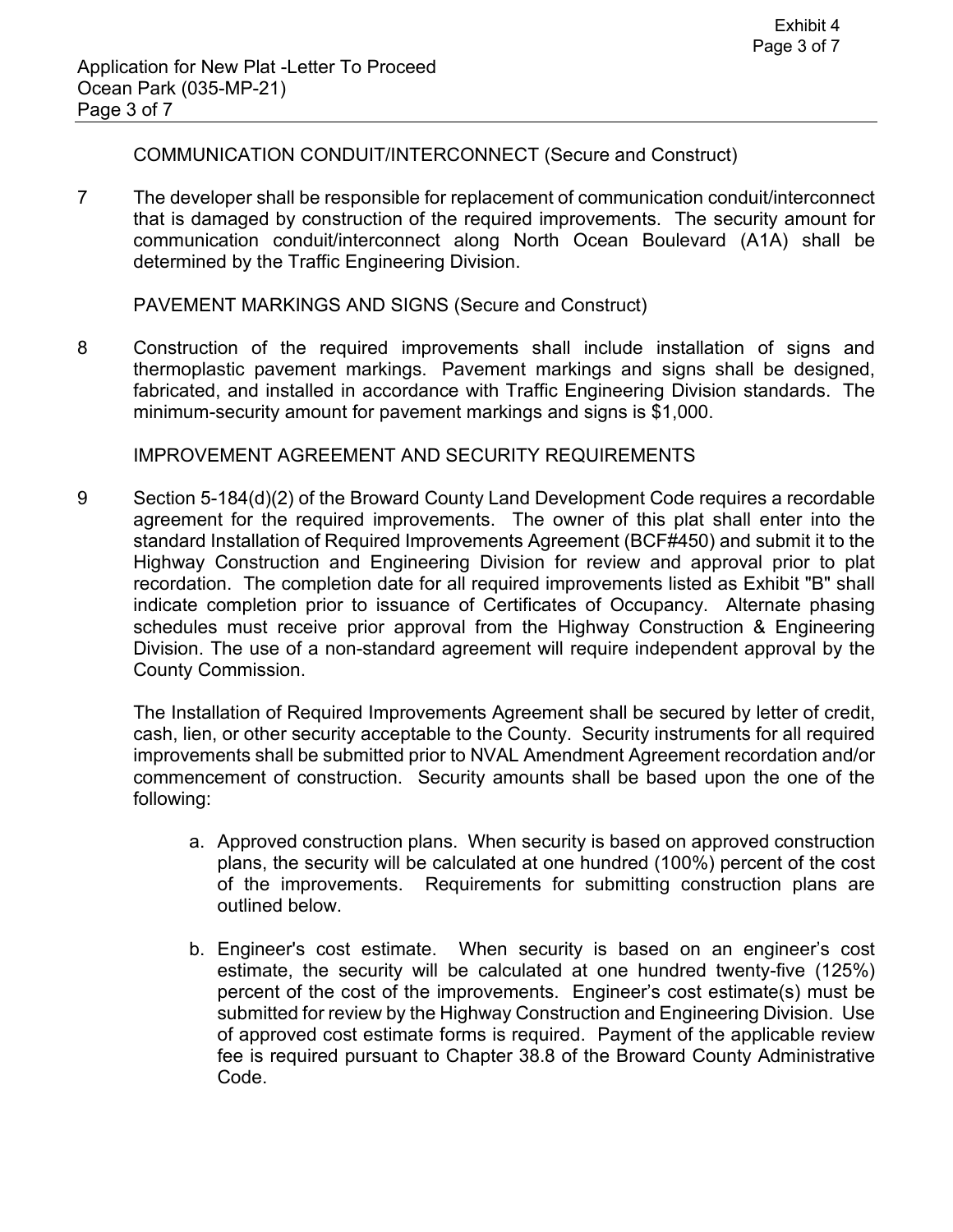c. All forms are available on the Highway Construction & Engineering Division's web at: and the page at: and the page  $\qquad \qquad \text{at:}$ 

http://www.broward.org/Publicworks/BCEngineering/Pages/Default.aspx<br>IMPROVEMENT PLAN SUBMITTAL (Pre-construction and Security Release Requirements)

- conformance to Plat recommendations and must be approved prior to the commencement 10 Construction plans for the required improvements (including pavement marking and signing plans) shall be submitted to Highway Construction and Engineering Division for review for of construction. Construction shall be subject to inspection and approval by the County.
- 11 Communication Conduit/Interconnect plans (3 sets and a cost estimate) shall be submitted to the Traffic Engineering Division. Any easements necessary for relocation and maintenance of the conduit must be provided and shown on the submitted plans. No security shall be released without field inspection and final approval of all materials, installations and locations by the Traffic Engineering Division.

GENERAL RECOMMENDATIONS

- 12 Distance and measurement recommendations contained in this report were based on the best information available at the time of review. County staff may approve minor adjustments based on verified field conditions or details provided in approved construction plans.
- 13 All construction must include all necessary transitions to existing pavement, the lengths of which shall be determined by the design speed of the roadway. All designs, construction, studies, etc., shall conform to the applicable sections of the following:
	- A) United States Department of Transportation: "Manual on Uniform Traffic Control Devices" (MUTCD).
		- 1) State of Florida Department of Transportation:
		- 2) "Roadway and Traffic Design Standards."
		- 3) "Standard Specifications."
		- 4) "FDOT Transit Facilities Guidelines."
	- B) Broward County: "Minimum Construction Standards for Roadways Under Broward County Jurisdiction" (Exhibit 25A of Section 25.1, Broward County Administrative Code).

In addition, all designs for construction shall be certified by a Professional Engineer, registered in the State of Florida, that they meet the standards included above.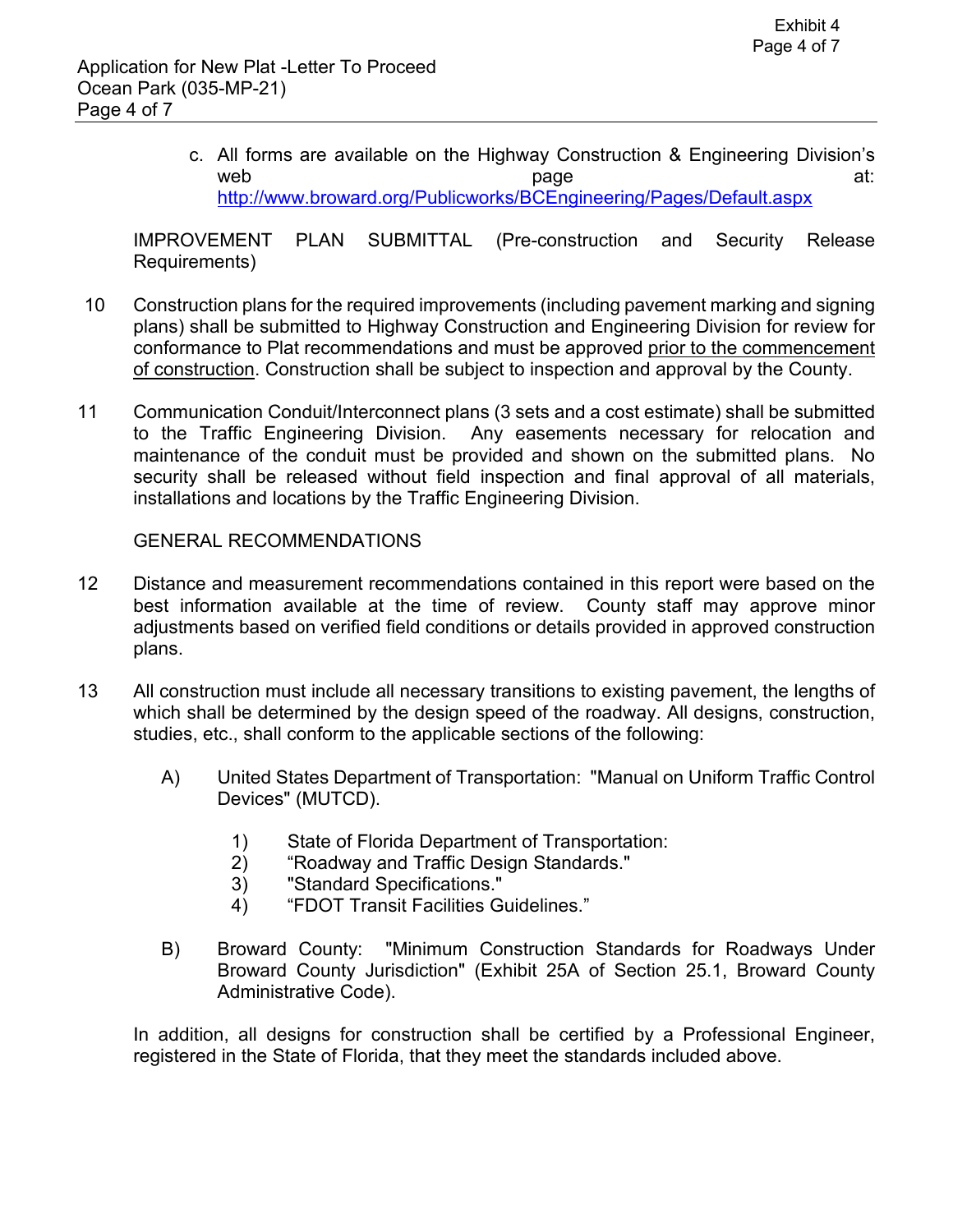All standard forms are available for downloading from the Highway Construction and **Engineering Division's website:** 

[http://www.broward.org/Publicworks/BCEngineering/Pages/Default.aspx.](http://www.broward.org/Publicworks/BCEngineering/Pages/Default.aspx)

14 This plat will not be recorded until all real estate taxes (including taxes for the current year and any delinquent taxes) for the property being platted have been paid as required by Florida Statutes Chapter 197.192. The applicant shall request a current tax letter be forwarded from the Revenue Collection Division to HCED Plat Section.

## F.S. 177 PLAT REVIEW COMMENTS

email The following comments note the corrections necessary for the plat mylar to comply with the requirements of Florida Statutes Chapter 177. If additional clarification is necessary, please contact Jason Espinosa at (954) 577-4593 or via email at [JESPINOSA@BROWARD.ORG.](mailto:JESPINOSA@BROWARD.ORG)

Please note that additional changes made to the plat mylar beyond this list of corrections may necessitate additional review time; delay recordation; and result in additional review fees.

All resubmittals shall include a paper copy of the plat with changes from the original plat review application highlighted.

## 15 SURVEY DATA

- A. The legal description in the title opinion or certificate shall match the legal description on the plat. The plat drawing shall follow the legal description.
- B. Full dimensioning and square footage shall be shown on all right-of-way dedicated by this plat.
- C. P.R.M.s shall be shown at every change of direction, not more than 1,400 feet apart. P.R.M.s shall be labeled "Found" or "Set".
	- 1. Show offset directions and distances on offset P.R.M.s. If applicable, indicate the P.R.M.s are ON LINE.
	- 2. Show (TOTAL) labels on plat boundary line distance dimensions, with P.R.M. TO P.R.M. distances on plat boundary lines where offset P.R.M.s are shown.
- corners used in preparation of the plat to both the State and Broward County. D. The platting surveyor shall submit Certified Corner Records for section County staff will confirm submittal to the State prior to plat recordation. For section corners which have Certified Corner Records on file, the surveyor shall submit an affidavit confirming that the Section corner was found to be substantially as described in the most recently available certified corner record. Standard affidavit forms are available at:

<http://www.broward.org/BCEngineering/Pages/PlatSectionForms.aspx>.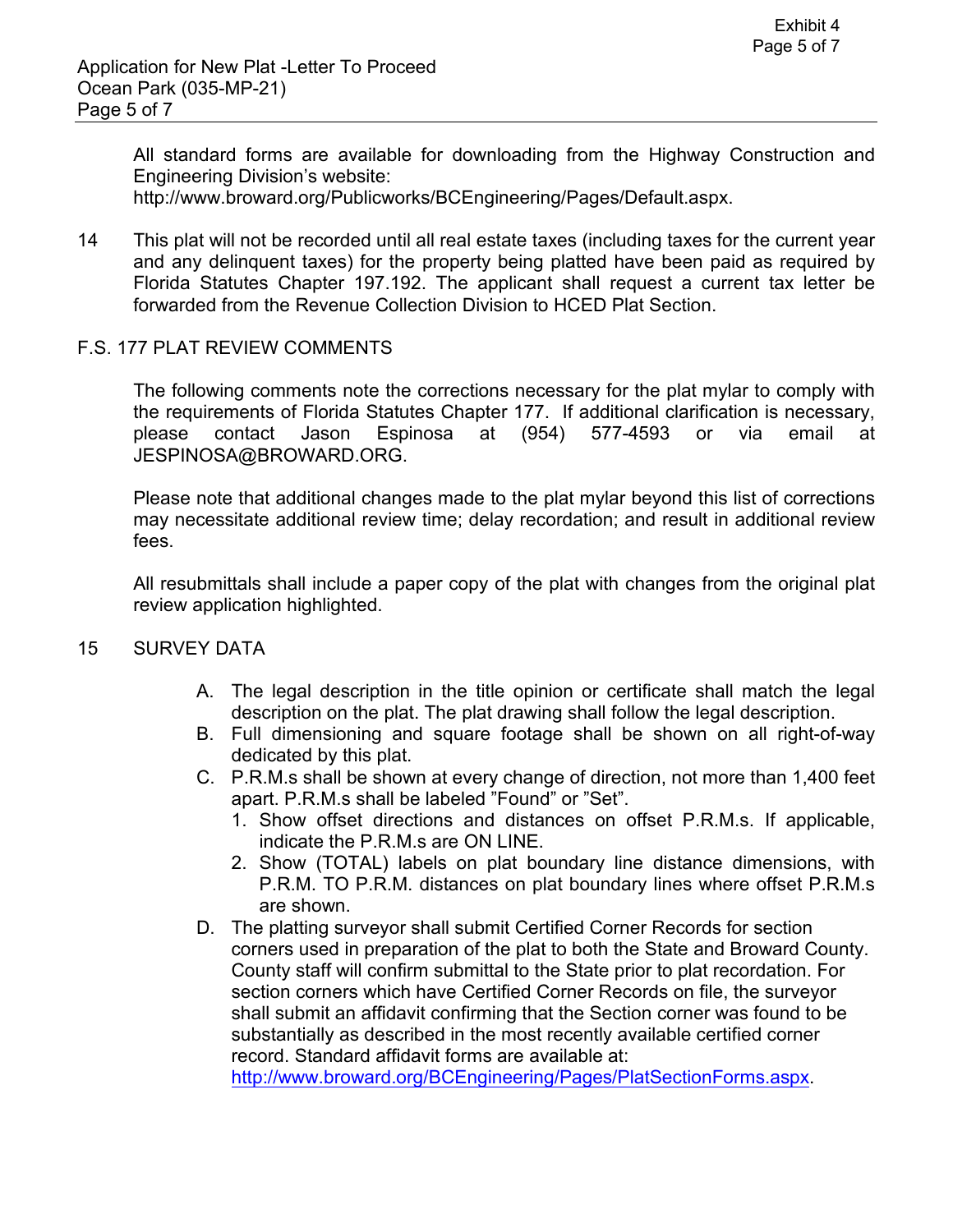E. The surveyor shall submit digital plat information (after all corrections are completed and Highway Construction & Engineering Division staff requests digital information).

# 16 RIGHT OF WAY DELINEATION AND DEDICATION LANGUAGE

- A. Dedication language shall clearly dedicate all right-of-way, specific purpose parcels and easements shown on the plat.
- B. Proposed right-of-way shall be clearly labeled and dedicated by the plat.
- C. Depict the entire right-of-way width of State Road A-1-A and N.E. 16<sup>th</sup> Street adjacent to the plat. Label the right-of-way shown with all recorded instruments which establish public rights-of-way adjacent to this plat.
	- NE 16 Street. 1. Verify the Plat Book and Page for the 41' right of way dedication for the East side of N Ocean Blvd ( State Road A-1-A) located to the North of
- D. Centerlines of right-of-way and construction (if they are different) shall be shown.
	- 2. Remove the centerline symbol shown along N Ocean Blvd (State Road A-1-A) as it is a variable width right-of-way corridor.

## 17 TITLE CERTIFICATION AND DEDICATION SIGNATURE BLOCKS

site: The title shall be updated for review of any agreements and the recordation process. Standard format for Title Certificates, Opinions of Title, the Adjacent Right-of-way Report, and a Guide to Search Limits of Easements and Rightof-way may be obtained by contacting the Highway Construction & Engineering Division or by visiting our web <http://www.broward.org/BCEngineering/Pages/PlatSectionForms.aspx>

## 18 DRAFTING AND MISCELLANEOUS DATA

- A. Address any undefined abbreviations or symbols used on the plat or added Legend that appear on the plat or are added during revisions. during revision. Remove any abbreviations and symbols from the Legend that do not appear on the plat. Add any missing abbreviations and symbols to the
- B. No text on the plat drawing should be obstructed or overlapped by lines or other text.